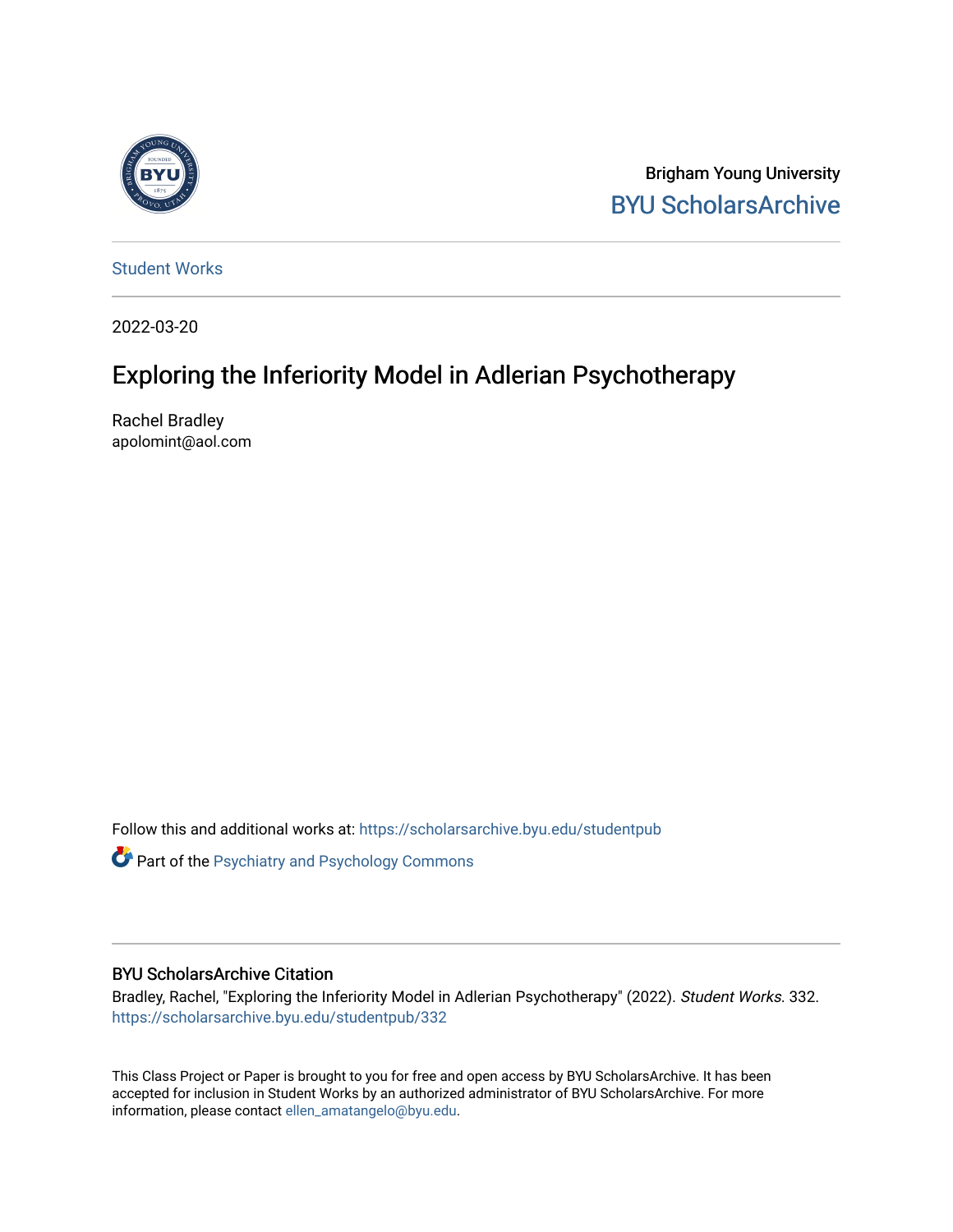#### **Exploring the Inferiority Model in Adlerian Psychotherapy**

Alfred Adler once afflicted with inferiority due to organ inferiority, became the founding father of Individual/Adlerian psychology. Adlerian psychotherapy spans numerous contemporary theories in psychology. Adlerian psychotherapy is a holistic, phenomenological, optimistic and socially entrenched theory, on how everyone interprets themselves and others within the society they live (Maniacci & Sackett-Maniacci, 2019). An overview will be provided of where one of Adler's most important assumptions, inferiority, fits within the Adlerian theory. Given such, the negative responses to inferiority: inferiority complex and superiority complex will be discussed, followed by socially useful type of inferiority. After that, inferiority as a specific element will be examined in relation to key principles of Adlerian theory. Next, a discussion on the different theoretical underpinnings of Adlerian theory and Freudian theory. Concluding with how Adlerian theory can continue to flourish in the modern social climate.

# **Inferiority Within Adlerian Theory**

To understand where inferiority places within Adlerian theory it is important to talk about the aspects of lifestyle which account for people's behavior and motivations towards the future. Personality is governed by what Adler calls lifestyle, that is, the temperament, the personality traits and, psychological and biological processes placed within a social matrix. The development of personality also includes the degree of activity an individual has, organ inferiority, birth order and sibling relationships, family values, family atmosphere, and parenting style. The lifestyle provides what Adler describes as a blueprint for the recurring patterns people experience in life, such as acting defensively to criticism or becoming anxious in social gatherings (Maniacci, & Sackett-Maniacci, 2019). The desire of affirmation is a term that Adler used to deal with contradictions between the two fundamental motivating forces, striving for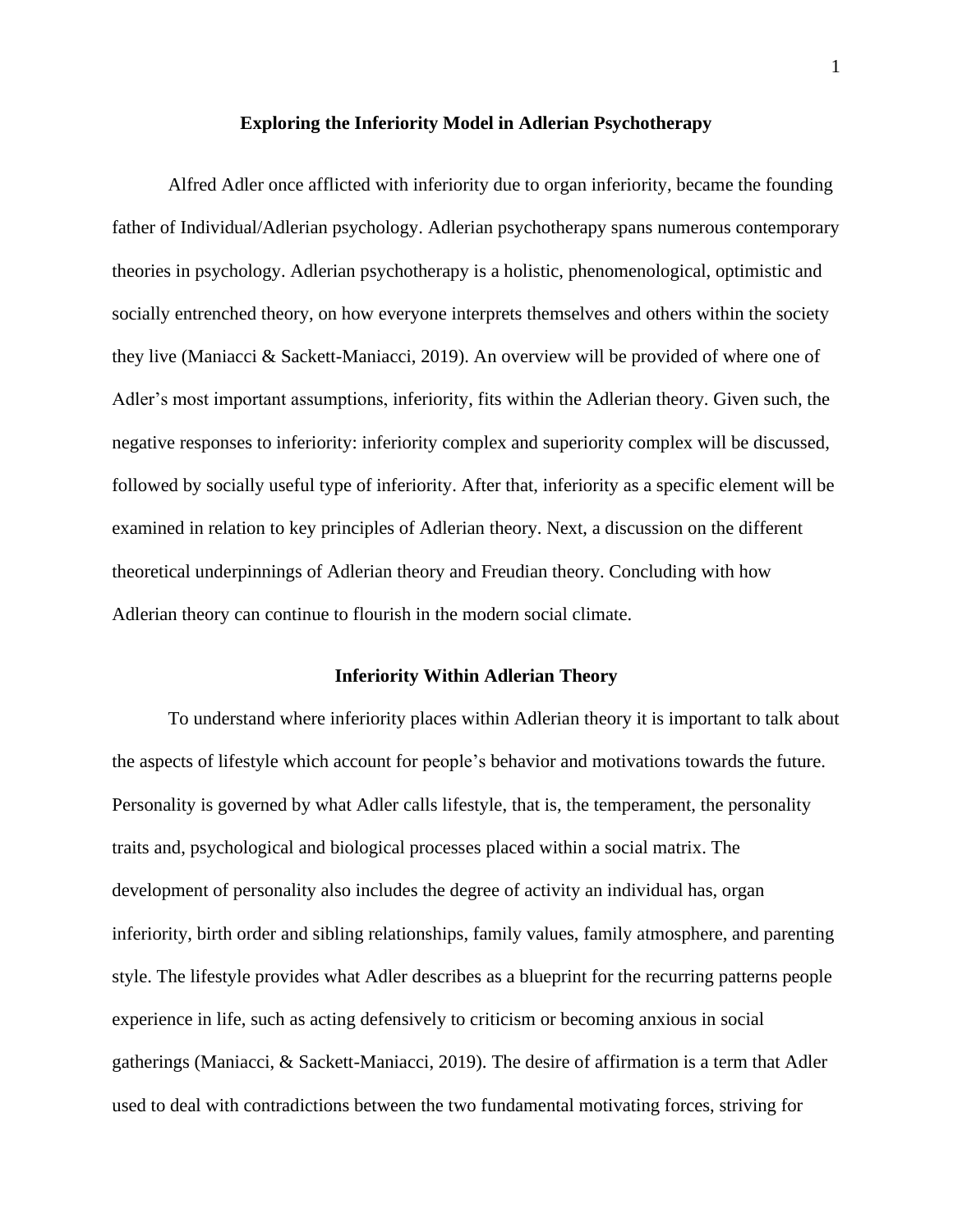superiority and, the striving for social belonging, within his theory. The end goal in the striving for superiority is for an individual to be the master of their environment not the master of others but the obstacles situations and tasks of life (Ferguson, 2020).

Adlerian psychotherapy is a contemporary psychodynamic theory which is governed by five postulates based on (1) unconscious aspects of mental life including thoughts, feelings and motives (2) mental process operate in parallel to motivate people to gain solutions to challenges (3) personality patterns and personality development that formed early in childhood before the age of four (4) mental representations of self, others and relationships and how these interactions can influence psychopathology and (5) personality development so that people can become socially dependent, independent and mature (Westen, 1998). The most relatable postulate for Adlerian theory would be the fourth, that mental representations of self, others and relationships and these interactions influence the psychological problems that people suffer from. This postulate plays a crucial role in intimate relationship forming and peoples place within society (Westen, 1998). When an individual has a disconnect between self internal thoughts and their relationship with others, then they use the feelings of inferiority that they are experiencing as a motivation to strive for perfection. It is when people unable to deal with life's challenges and relationships with others that inferiority complexes and superiority complexes occur.

As stated in Overholser (2010), inferiority is not a disease. The whole premise of inferiority within the Adlerian theory is a cyclic one, in that, inferiority feelings lead to striving to reduce the feelings of inferiority, to once again feeling inferior and striving once more. Inferiority is a stimulant to a healthy human behavior which is goal orientated for perfection (Overholser, 2010). Perfection is derived from a Latin word meaning to complete or to finish (Schultz & Schultz, 2017). From this meaning, the striving for perfection by the reduction of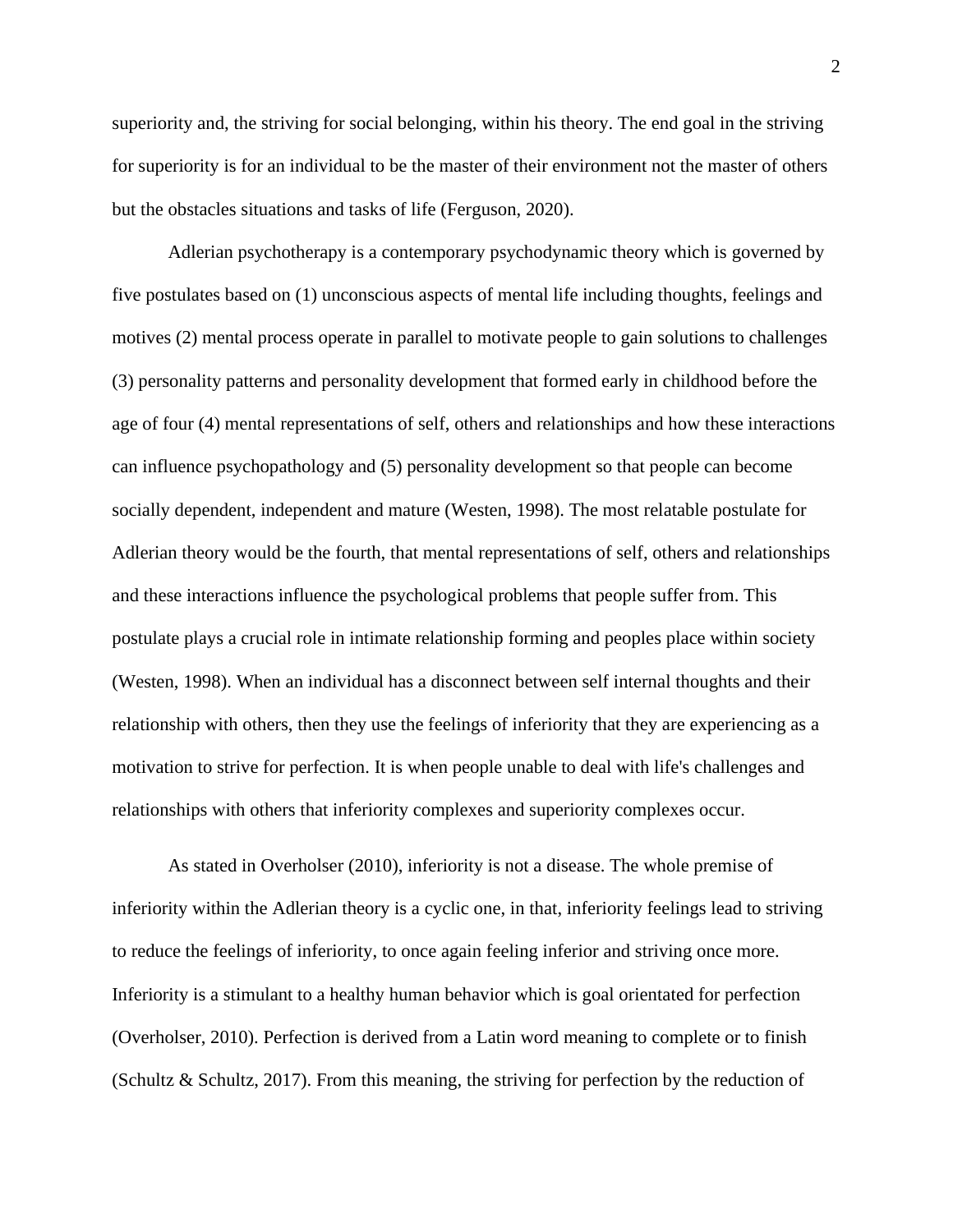inferiority feelings makes individuals have a greater sense of competence for themselves, by making themselves whole or complete (Schultz & Schultz, 2017) and others, in the form of a social interest (Sabates, 2020). This striving for perfection could manifest itself being empathic to a struggling neighbour, by helping them find community recourses for support. The strengths an individual has within themselves can be used to help others, such as doing community inperson or online reading classes for children or adults. Both applications increase social interest and wholeness in an individual.

#### **Inferiority and Superiority Complex**

In both inferiority complexes and superiority complexes, compensations are safeguards for a person who feels too weak to face the problems of life and that all motions are towards the suppression of others (Overholser, 2010). Inferiorty and superiority complexes, are conditions that develop when a person is either unable to compensate for normal inferiority feelings or overcompensates for normal inferiority feelings (Schultz & Schultz, 2017). Both complexes are born out of poor self image which prevents successful problem solving (Infinity Institute, n.d) and are created during childhood (Adler, 2019). There is an emphasis within the Adlerian theory that each individual has a need to connect and belong and is driven to feel significant and part of society (Cherry, 2021). The lifestyle, and how people attempt to cope with the perceived feelings of inferiority, create a distinctive aspect of their personality functioning. It is when these coping strategies go awry that inferiority complexes and superiority complexes become apparent (Cervone & Pervin, 2019).

There are three noted types of individuals that exhibit certain styles of life: the dominant/ruling type, the getting type and the avoiding type. The dominant or ruling type is the superiority complex, with an individual overcompensating for their perceived feelings of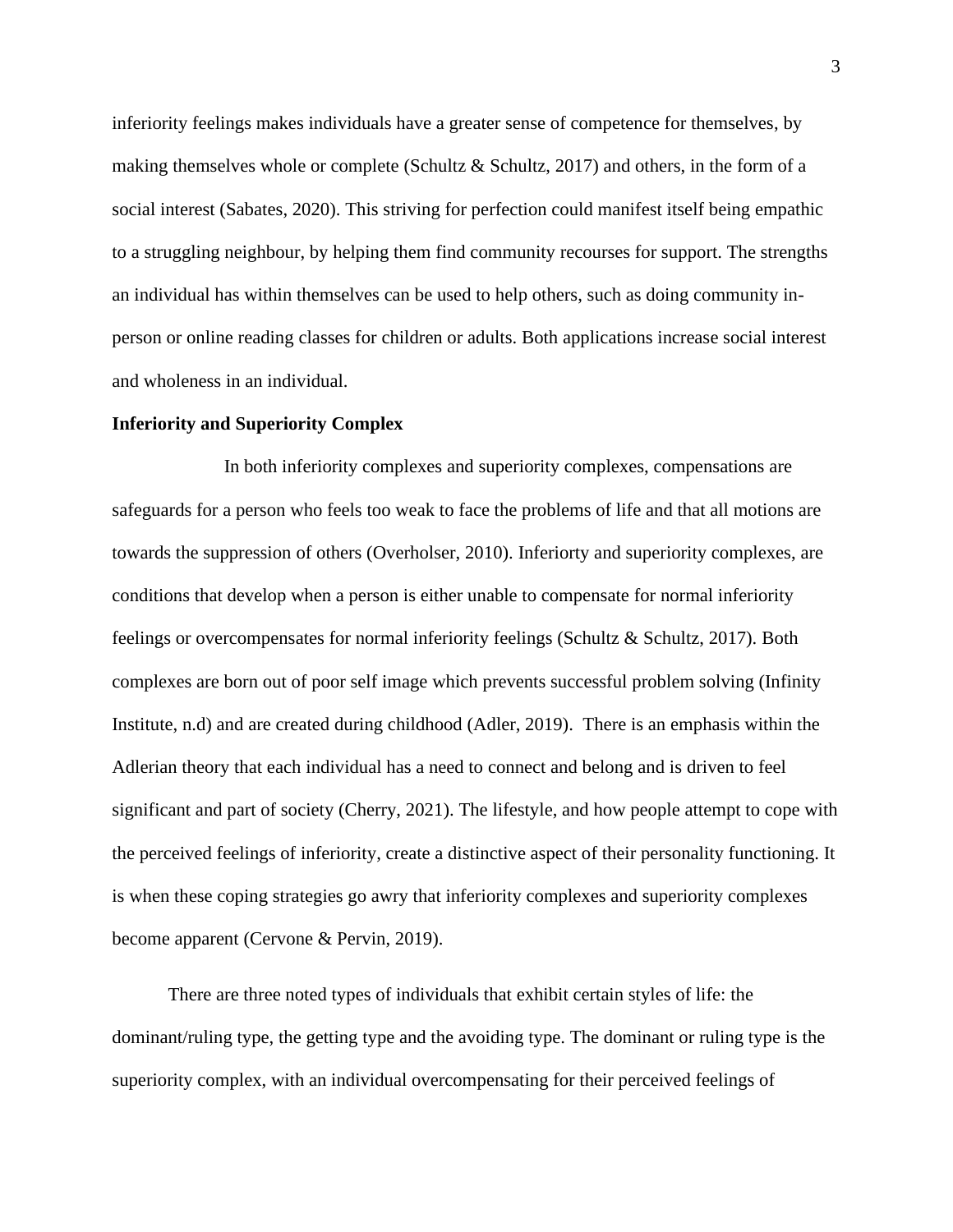inferiority (Schultz & Schultz, 2017). The ruling type exhibits low social interest and are classed as asocial. Ruling types, compensate for their feelings of inferiority by dominating and have an anti social presence in society. By being antisocial they can act on their own terms thereby seeking and getting gratification which, they did not get at some point in their early childhood, during a time where they experienced having little to no power (Wissing, 2018). Most associated as tyrants, drug addicts and prone to suicide (Adler, 2019). Abramson (2015) states that people perceive social life in a vertical view, an imaginary ladder. These individuals are the ruling type with a view that they are in competition, moving from that minus state to the positive state of inferiority feelings. They often suffer with neurosis as they exhibit black and white thinking patterns: when they succeed, they feel valuable, when they do not, they feel worthless and inferior, with no sense of belonging. This vertical stance of inferiority feelings causes an uphill battle towards the highest stance in that individual's life. The sense of belonging within society depends on others, and their own values and place within society, therefore they have an underdeveloped social interest (Abramson, 2015).

The getting type is an inferiority complex prompting neurosis and psychosis. Often noted as pampered in that they are unable to meet their own needs and therefore have others do things and get things for them. The feelings of inferiority that they experience are the inability to solve problems by themselves and compensating by getting people to do things for them. The avoiding type is also an inferiority complex that causes neurosis and psychosis as an expression of their shock to their feelings of inferiority. Exhibiting low social interaction which may have stemmed from childhood feelings of never being perfect by overbearing parents. The avoiding type, compensate for their feelings of inferiority or feeling like a failure by avoiding social interaction (Wissing, 2018). In a recent study by Kolisnyk et al. (2020), participants were assessed for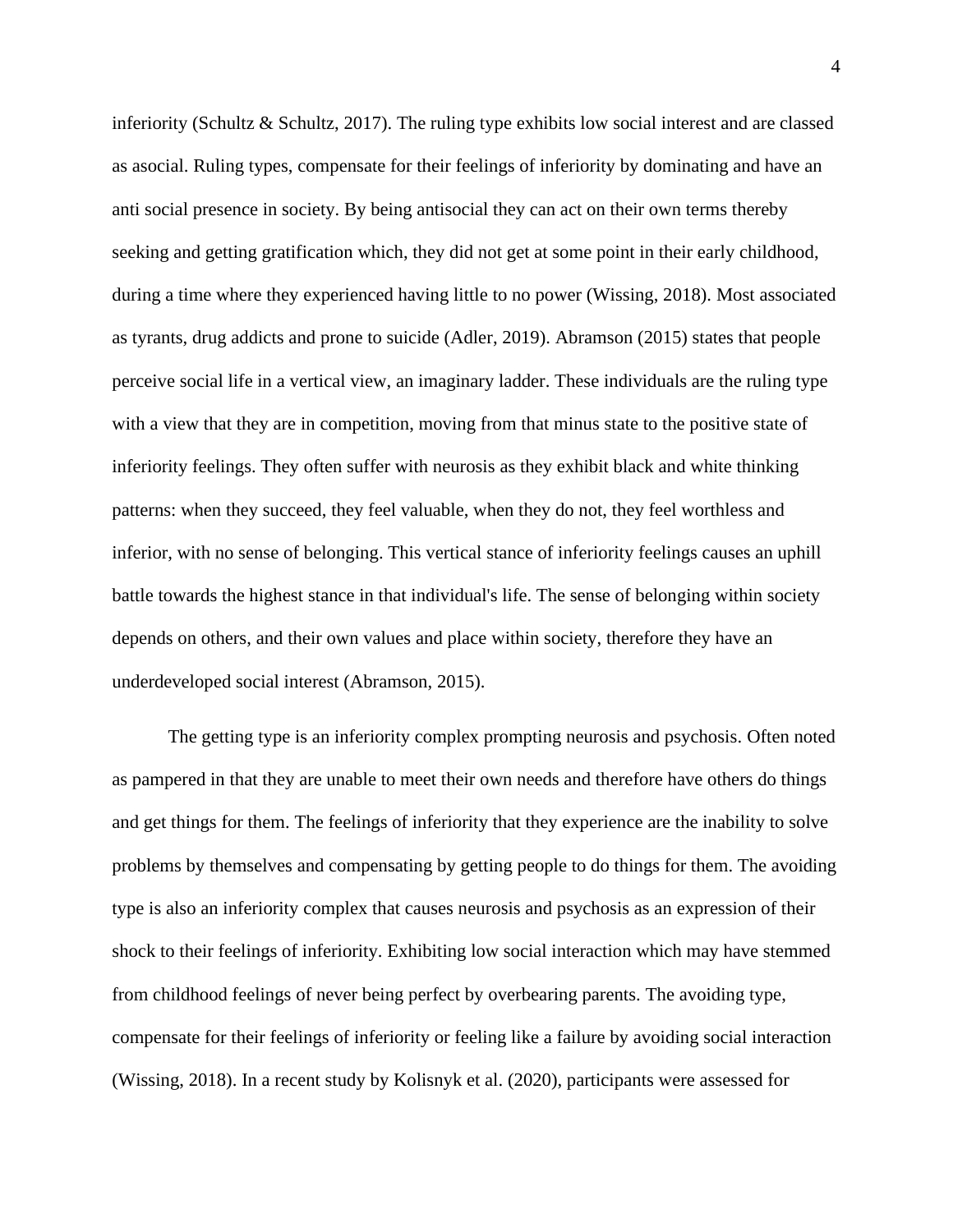superior or inferior complexes using Adlerian assessment tools. The study found a negative correlation between inferiority complexes and age, which may suggest that inferiority complexes reduce as we age maybe partly due to learning appropriate tools to deal in a healthy way with the feelings of inferiority, which is the source of all human striving.

## **Socially Useful Inferiority**

In addition to the three types of lifestyles discussed above, there is one type which is classed as the socially useful type. The socially useful type can be seen as a horizontal view on how individuals perceive social life. This socially useful type, believe that all human beings are equal. For them to succeed they need to be in cooperation with others not being perceived higher than others but perceived on the same plane as them. These horizontalists, have the sense of belonging dependent on themselves alone, that is, being able to contribute to society is always on their shoulders and in their hands. They have a high and well-developed social interest, and would probably embody the phrase "without others, the human is worthless, inferior" (Abramson, 2015, p. 429). The socially useful type also has a social feeling that is based on two interdependent aspects: the need to belong and the goal of contribution. It is these two intertwined aspects that maintain a healthy human society and healthy individuals within it (Ferguson, 2020).

#### **Adlerian Principal Alignment**

There are twelve key principles which act as basic assumptions within Adlerian psychotherapy, however, five of those principles have a direct pull towards the concept of inferiority, and include holism, phenomenology, motivation as striving, psychology of use and acting as if. Holism attests that people should not be broken into parts and should be considered within their social context. This is important with regards to inferiority, especially as feelings of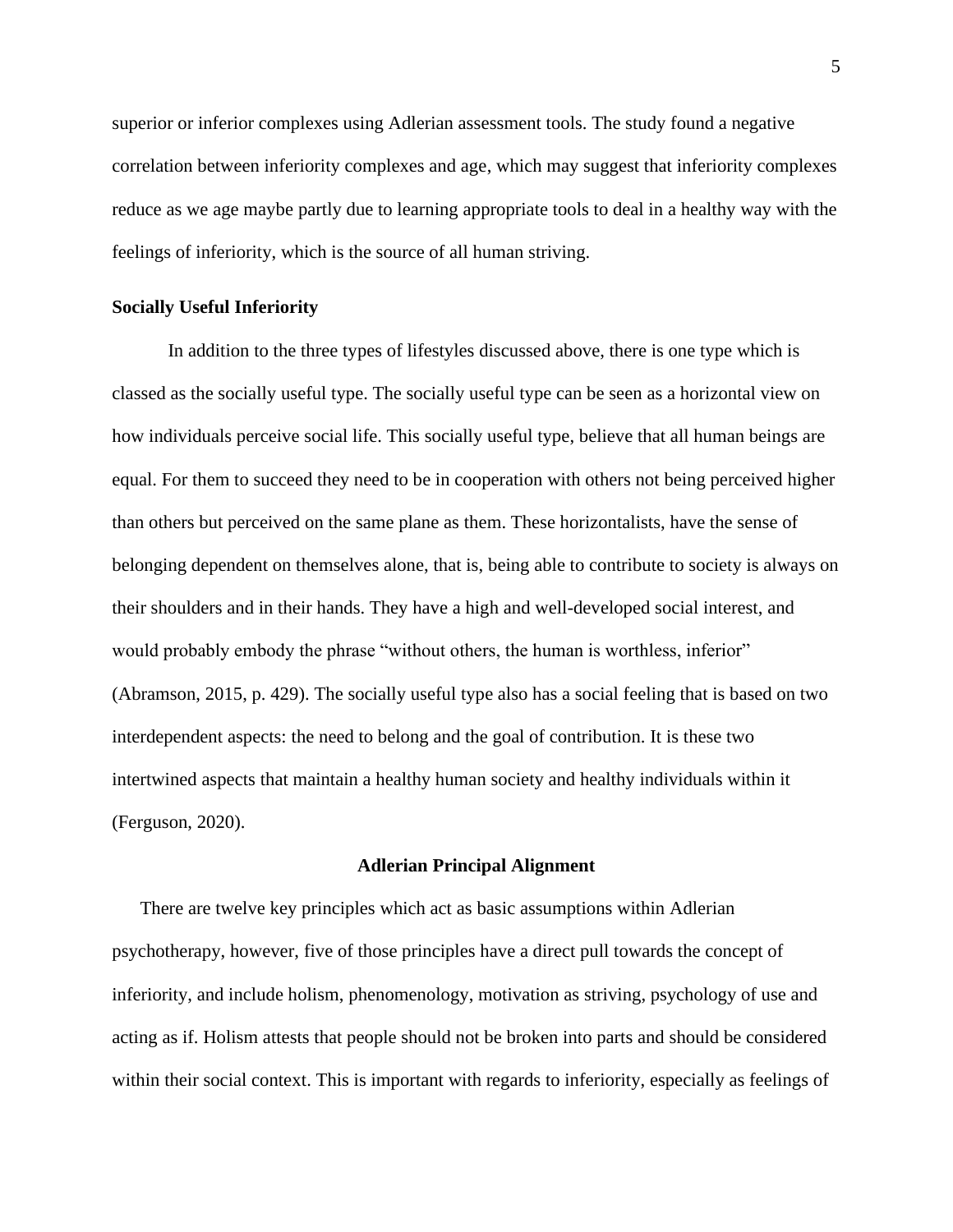inferiority occur towards the other, outwardly towards the environment and therefore the social context. The term phenomenology asserts that individuals behave according to the way they perceive their worlds, therefore Adlerian therapist engage in the study of experience (Gladding, 2018). Phenomenology is important in understanding how an individual perceive their feelings of inferiority and how they act upon them, whether in a socially useful way or in a negative manner. Through understanding their world, a therapeutic relationship can facilitate change. Motivation as striving given by its name and what inferiority pertains to, that is the striving to overcome the feelings of inferiority. This principle relates to the perception of a negative to a positive situation such as going from a neglected situation to a secure one or from inferior situation to a superior situation. Adler saw this as a growth model of human nature, with striving being the principal objective and tension being produced when an individual could not achieve their goals. The psychology of use principle is focused on how people use their symptoms, fears, aliments and such to control others, this is of important when looking out the three main lifestyle types, ruling, getting, avoiding. In the ruling type, the feelings of inferiority are used to dominate others, in the getting type they are used to get things from others and in the avoiding type they are used to avoid any social interactions (Wissing, 2018). In the key principle acting as if, the lifestyle consists of four main components: the self concept, the self ideal, worldview, and ethical convictions. The self concept is concerned with who an individual is, whereas the self ideal is focused on who an individual should be. All wrapped up in an individual's worldview and ethical convictions. Inferiority feelings can occur when there are discrepancies between the self concept and the self ideal. (Maniacci, & Sackett-Maniacci, 2019).

An important point to make concerning all the key principles, is that each individual must be seen as just that. The idiosyncratic model of Adlerian theory makes the self-concept and the self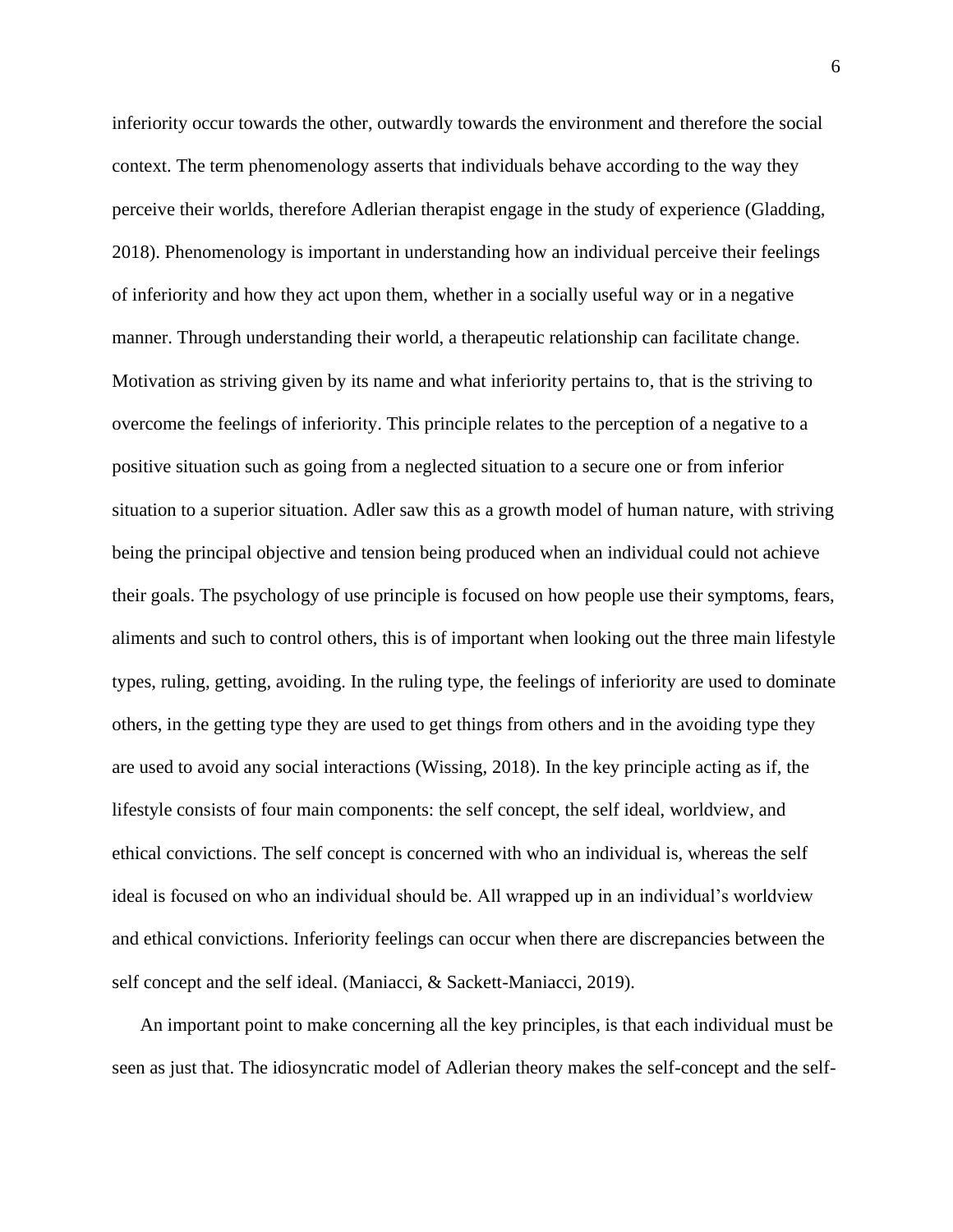ideal unique to each individual (Maniacci, & Sackett-Maniacci, 2019). Everyone has a different meaning of, and attitude towards what constitutes success and as Adler (2019) states, "each individual must be studied within the light of their own peculiar development" (p. 186).

## **Freudian Theory Underpinnings**

Adler's principles are inherently rooted within the Freudian perspectives of human behavior. Adler disagreed with Freud's thoughts that the unconscious as a separate entity to the conscious, to ensure that threat and incorrect social or cultural impulses are not acted upon (Safran, 2019. Adler moved away from Freud's theory as excessive emphasis was placed on sexual instincts, taking another view that was based on social urges and conscious thoughts in that individuals experience the feeling of inferiority which motivates them to compensate for any painful inferiority. These repeated cycles of inferiority followed by motivation towards no feelings of inferiority form a distinct aspect of an individual's personality, becoming part of their lifestyle (Cervone, D., & Pervin, 2019). In Freudian theory human behavior is attributed to the past where in Adlerian theory human motivation is towards the future (Schultz & Schultz, 2017). It is stated that Adler borrowed many terms from his time spent with Freud but change the terms to mean something different to relate to his own theory. For example, the term neurosis in a Freudian sense relate to childhood trauma, internal conflicts and early fixations. In an Adlerian sense neurosis is the retreating from life tasks: work, friendship and love, attributed to failing to develop social interest, low self esteem and avoiding inferiority feelings (Abramson, 2015).

## **Conclusion**

Hopefully this paper has shone a light on the important aspect of inferiority within the Adlerian theory. It is a concept that once understand in its completeness, is something that is easy to apply and see in action all around and in the future of counselling psychology. As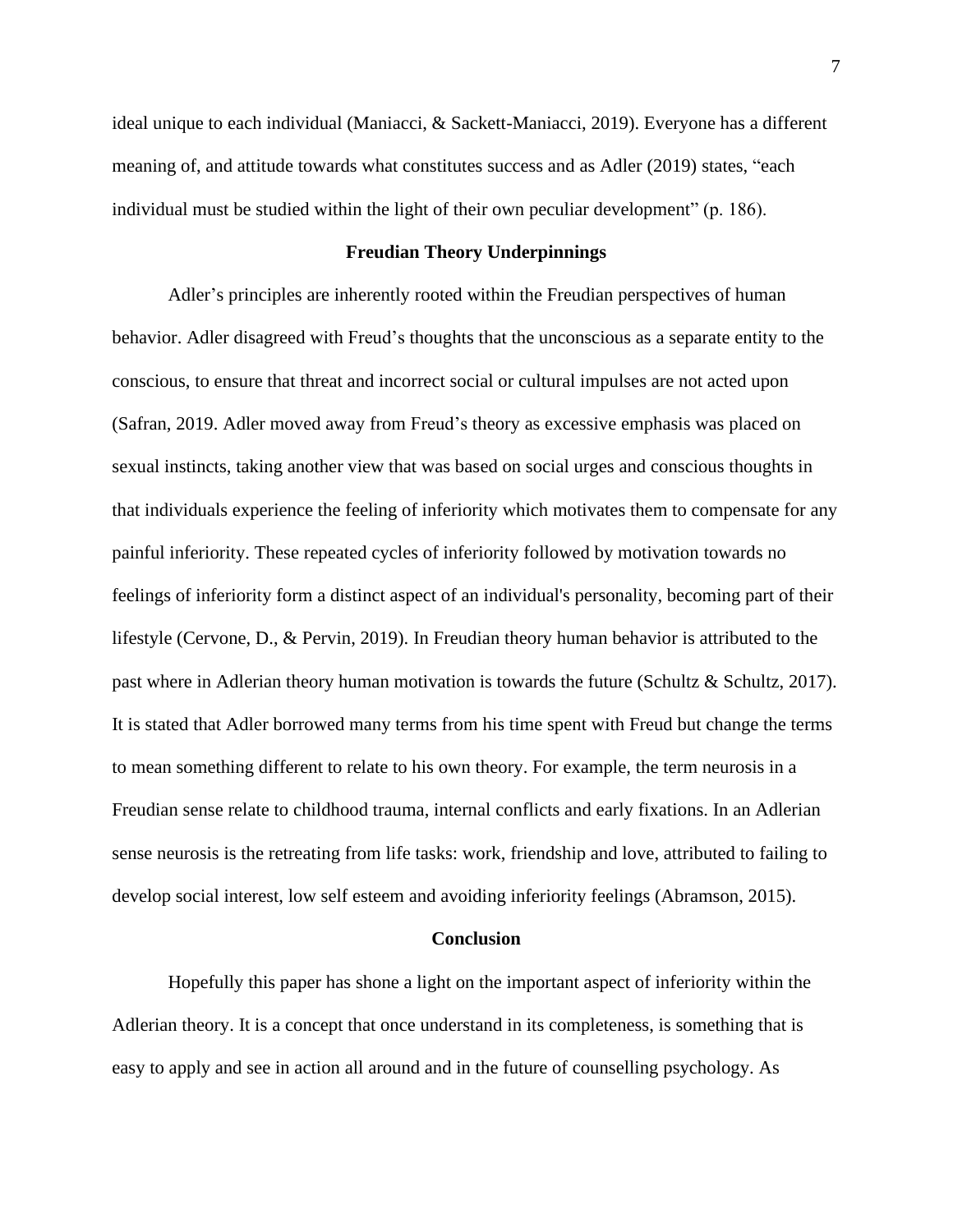inferiority is seen as a weakness across society, maybe a shift in a paradigm in a social context could alleviate many of the negative aspects of inferiority, making a more horizontal social interest, embodied by all human beings. This could allow for free communication to reach the goal of superiority faster, creating equilibrium in people. The next generation can look at Adlerian theory as a preventative method by increasing the degree of social feeling and cooperation to help mitigate the need for therapy for underdeveloped issues in inferiority (Adler, 2019).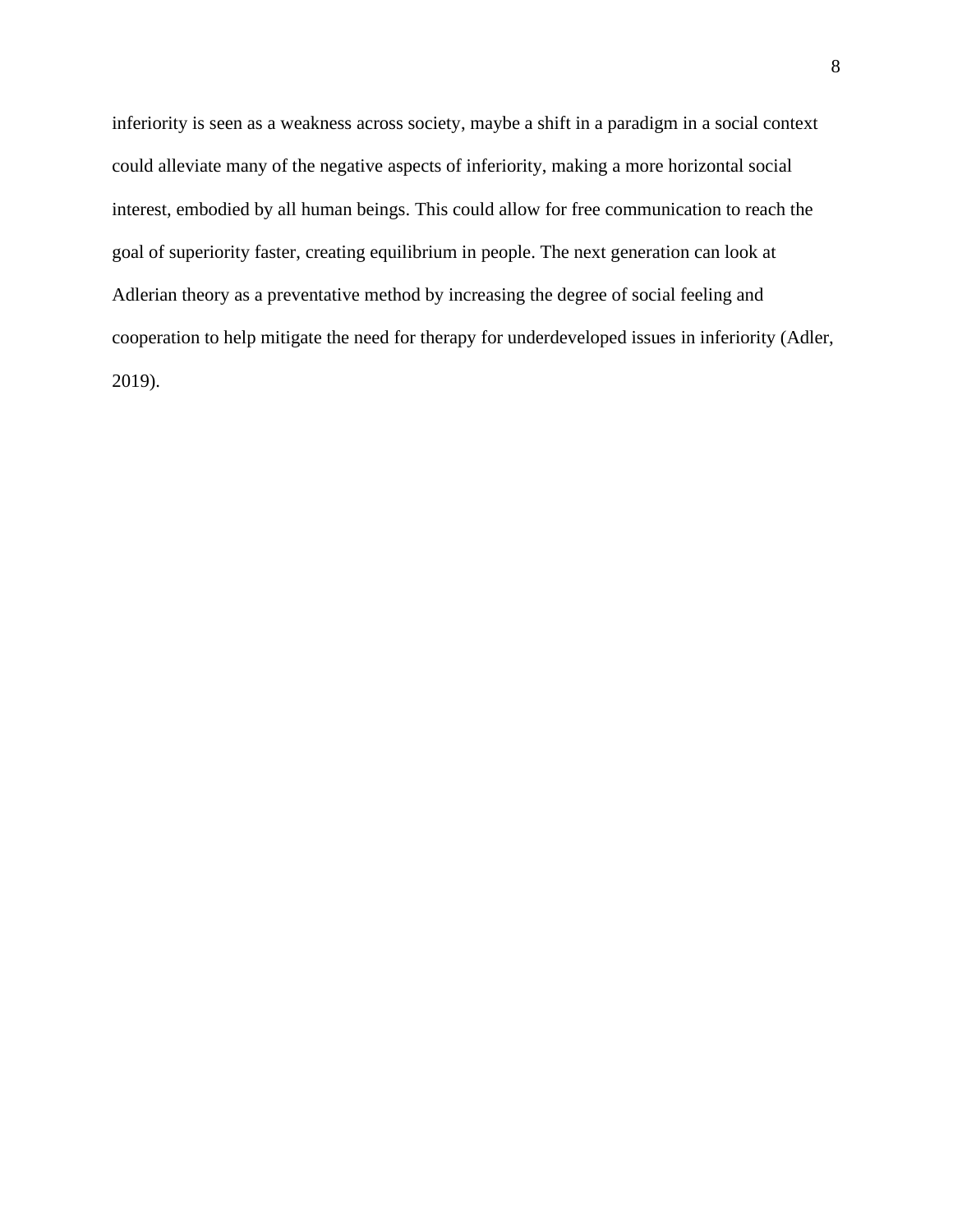#### **References**

- Abramson, Z. (2015). The Meaning of Neurosis According to Adler. Journal of Individual Psychology, *71*(4), 426–439. **https://doi.org/10.1353/jip.2015.0036**
- Adler, A. (2019). The Fundamental Views of Individual Psychology. Journal of Individual Psychology, 75(3), 185–187. **<https://doi.org/10.1353/jip.2019.0023>**

*Alfred Adler's Understanding of Inferiority (n.d.)*. Welcome to Infinity Institute International, Inc. A State Licensed School of Hypnosis. Retrieved 8 March 2022, from **[http://infinityinst.com/articles/alfred\\_adler.htm.](http://infinityinst.com/articles/alfred_adler.htm)**

- Cervone, D., & Pervin, L. (2019). *Personality: Theory and Research* (14th ed., pp. 102-104). Wiley.
- Cherry, K. (2021). *What to Know About Adlerian Theory*. Verywell Mind. Retrieved 8 March 2022, from **[https://www.verywellmind.com/alderian-theory-definition-techniques](https://www.verywellmind.com/alderian-theory-definition-techniques-and-efficacy-5213796#toc-what-is-adlerian-theory)[and-efficacy-5213796#toc-what-is-adlerian-theory](https://www.verywellmind.com/alderian-theory-definition-techniques-and-efficacy-5213796#toc-what-is-adlerian-theory)**.
- Ferguson, E. D. (2020). Adler's Motivational Theory: An Historical Perspective on Belonging and the Fundamental Human Striving. Journal of Individual Psychology, *76*(1), 51–58.

## **<https://doi.org/10.1353/jip.2020.0016>**

Gladding, S. T. (2018). *The Counseling Dictionary: Vol. Fourth edition*. American Counseling Association. **[https://search-ebscohost-](https://search-ebscohost-com.libraryservices.yorkvilleu.ca/login.aspx?direct=true&AuthType=url,cookie,ip,uid&db=nlebk&AN=1561316&ebv=EB&ppid=pp_C1)**

**[com.libraryservices.yorkvilleu.ca/login.aspx?direct=true&AuthType=url,cookie,ip,u](https://search-ebscohost-com.libraryservices.yorkvilleu.ca/login.aspx?direct=true&AuthType=url,cookie,ip,uid&db=nlebk&AN=1561316&ebv=EB&ppid=pp_C1) [id&db=nlebk&AN=1561316&ebv=EB&ppid=pp\\_C1](https://search-ebscohost-com.libraryservices.yorkvilleu.ca/login.aspx?direct=true&AuthType=url,cookie,ip,uid&db=nlebk&AN=1561316&ebv=EB&ppid=pp_C1)**

Kolisnyk, L., Čekrlija, D., & Kalagurka, B. (2020). Peculiarities of superiority and inferiority complexes of Ukrainians. Mental Health: Global Challenges Journal, *4*(2), 38.

# **<https://doi.org/10.32437/mhgcj.v4i2.86>**